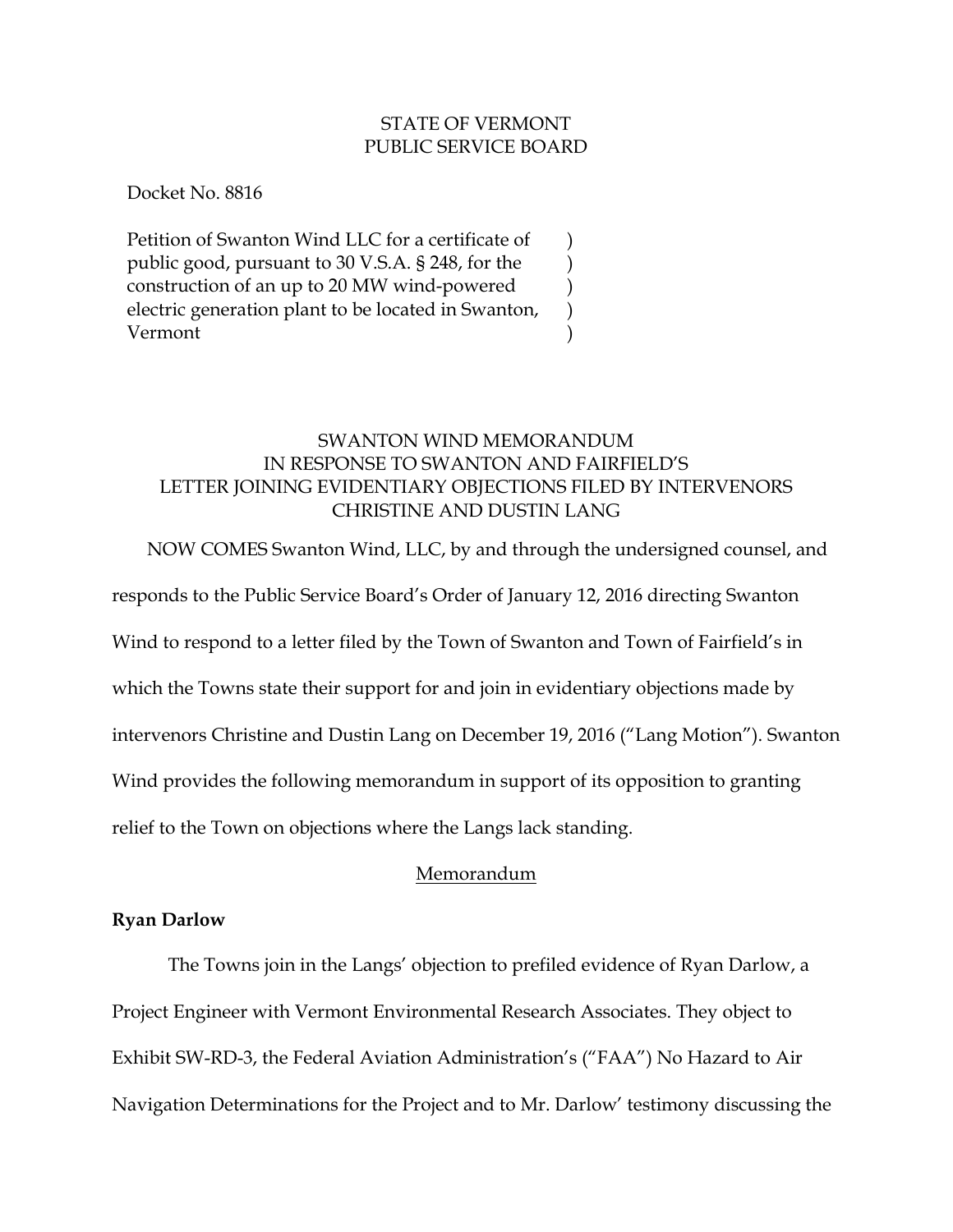determinations. The asserted objections are: (1) the exhibit is hearsay per V.R.E. 801 and 802; (2) Mr. Darlow offers inadmissible lay opinion testimony on an area that requires specialized knowledge, specifically on aviation safety, see V.R.E. 701, 703; and (3) Mr. Darlow lacks personal knowledge of the information in his testimony as required by V.R.E. 602. Lang Mot. at 5.

The Board should overrule the objection to Mr. Darlow's testimony and Exhibit SW-RD-3 because the testimony and the exhibit are admissible and will assist the Board's consideration of the public health and safety criterion under 30 V.S.A.  $\S 248(b)(5)$  in this matter.

### Prefiled Testimony at Page 2, Lines 3 through 9

Mr. Darlow's testimony at page 2, lines 3 through 9 is admissible because it is factual testimony that does not require any specialized knowledge or skill. The testimony describes Mr. Darlow's role in conducting the analyses in the exhibits that accompany his testimony. It requires only Mr. Darlow's personal knowledge, which is obvious from the face of the question and answer at page 2, lines 3 through 9. The objection should be overruled.

## Prefiled Testimony at Page 5, Line 13 through Page 6 Line 3

On page 5, line 13 through page 6, line 3, Mr. Darlow's testimony identifies Exhibit SW-RD-3 (FAA Determination of No Hazard to Air Navigation), explains what it is, and states when Swanton Wind applied for received the determinations from the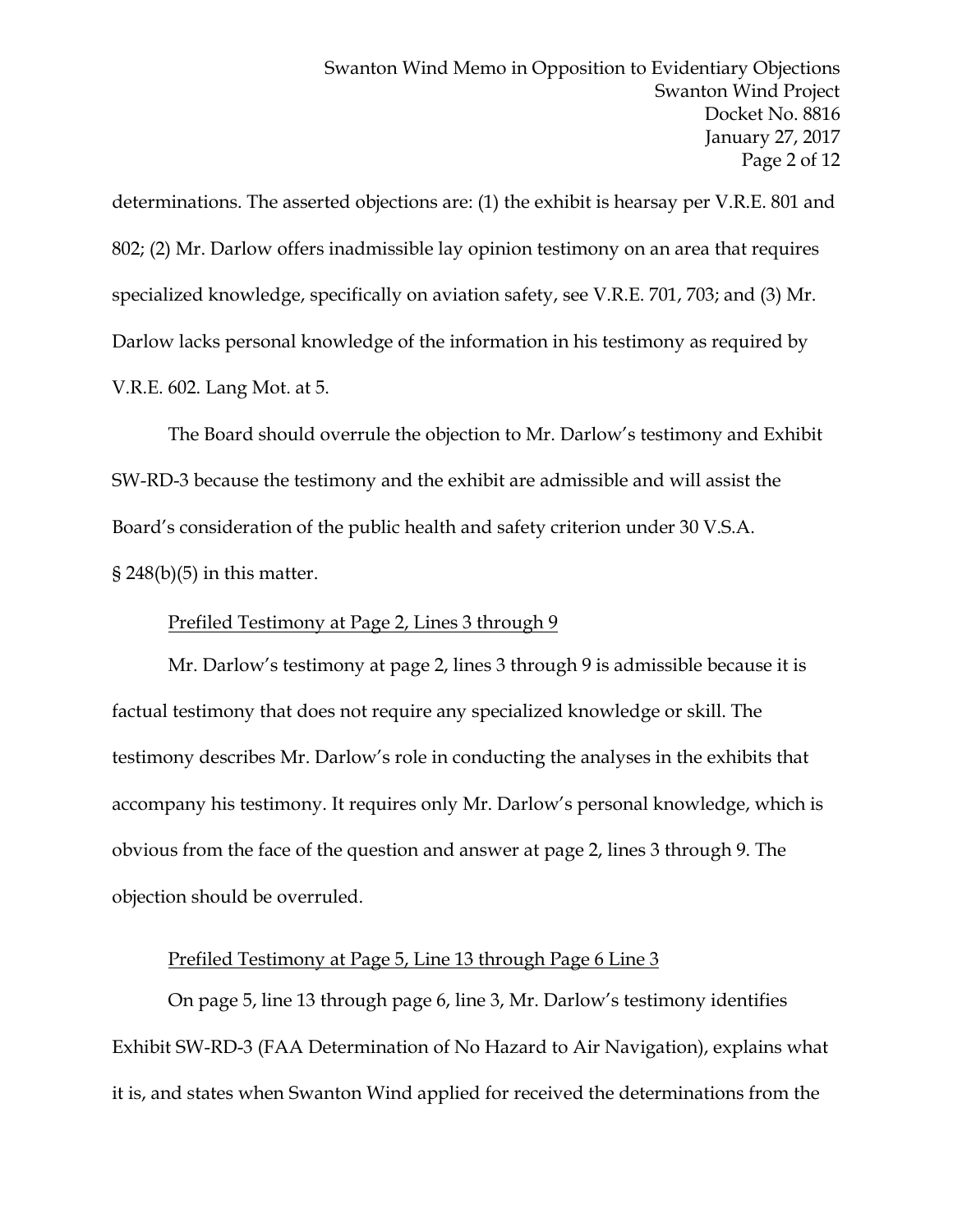FAA. This testimony is factual testimony that the Langs and the Towns fail to demonstrate requires qualifications "in the field of aeronautics, airplane safety or airfield operations." Lang Motion at 5. Mr. Darlow's role providing technical support for renewable energy projectd managed by his employer, VERA, *see* Darlow pf. at 1 and Exhibit SW-RD-1, provides the basis for his personal knowledge of these facts, facts that the Langs and the Towns do not dispute. *See also* Darlow pf. at 6 (describing the communications from the Agency of Transportation regarding FAA determinations of no hazard to air navigation). The testimony is admissible and provides the Board with information that is helpful to its determination of the issues in this matter. The Board should overrule the objection to the testimony.

#### Prefiled Testimony at Page 6, Lines 4 through 17

Mr. Darlow's testimony at page 6 lines 4 through 17 is admissible factual testimony providing further description of the FAA determinations of no hazard to air navigation received by the Project and the significance of preliminary notifications issued by the FAA. Again, the Langs and the Towns do not explain why specialized knowledge in "aeronautics, airplane safety, or airfield operations" is required for Mr. Darlow to testify to these facts. In fact, Mr. Darlow explains that it is the FAA that is responsible for reviewing potential impacts to aviation from development that extends into airspace, a fact that is not subject to dispute and is within the Public Service Board's own body of knowledge given its expertise in permitting energy projects where FAA no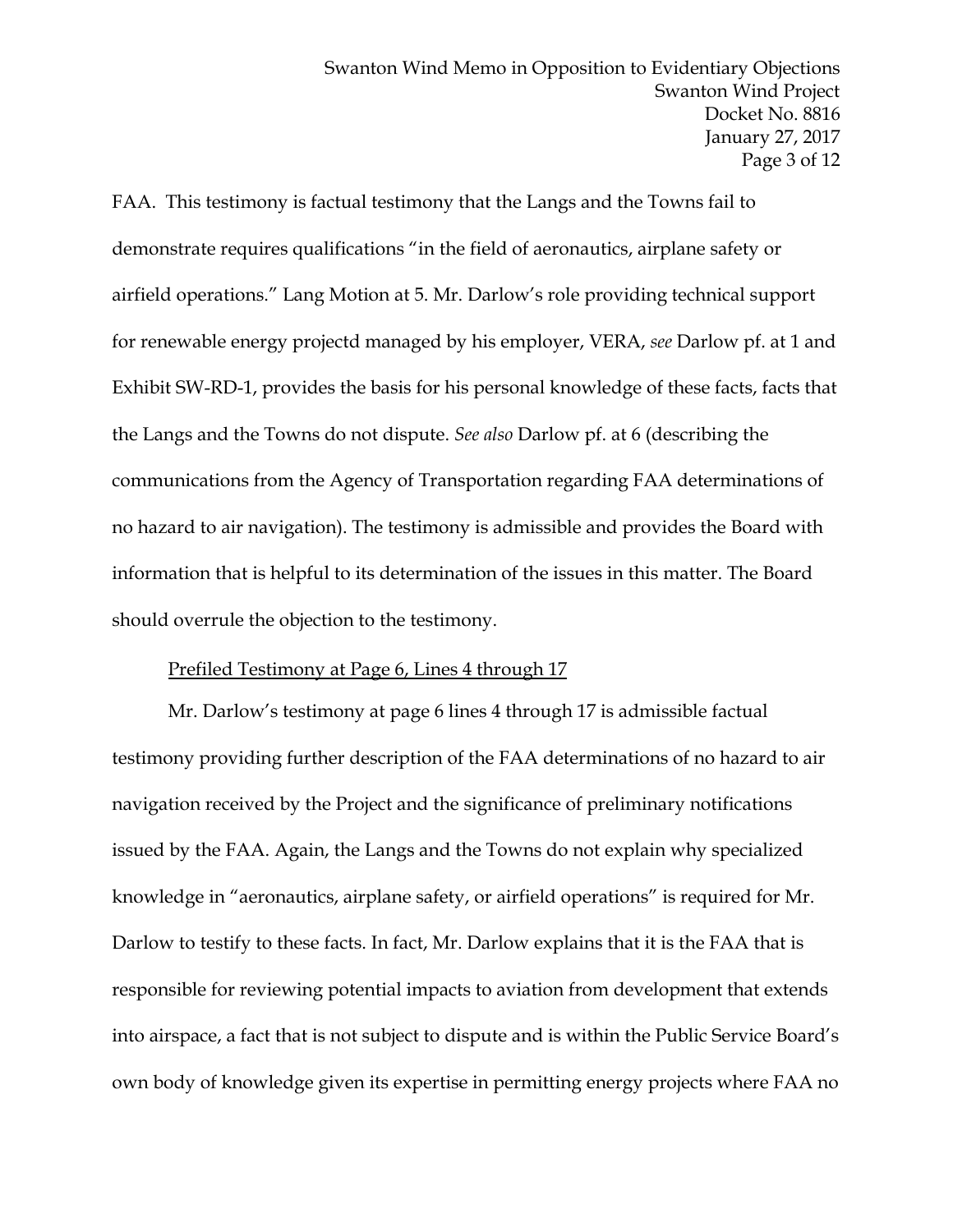hazard determinations are required. *See, e.g., In re Washington Elec. Coop., Inc.*, Docket No. 8721, Order of 5/26/2016 (making findings and conclusions on FAA determination of no hazard to air navigation in Section 248 proceeding on upgrades to a landfill gasto-energy project); *In re North Springfield Sustainable Energy Project, LLC*, Docket No. 7833, Order of 2/11/2014 (same in a proceeding for a biomass electric generating station); *In re Deerfield Wind, LLC*, Docket No. 7250, Order of 1/8/2016 (approving wind developers' s compliance filing regarding FAA no hazard to air navigation determinations); *In re Green Mountain Power Corporation*, Docket No. 7558, Order of 2/8/2010 (making findings regarding FAA no hazard to air navigation determinations in context of a petition for a meteorological station CPG).

At most, Mr. Darlow's testimony requires some knowledge of FAA regulations. Mr. Darlow's experience in providing technical support for renewable energy projects generally, and wind projects in particular, provides him with the requisite experience and training to offer testimony on the FAA no hazard to air navigation process. His testimony is both relevant to the issues in the matter and is reliable on its face because it contains an accurate description of the FAA process as applied to Swanton Wind. The Board should overrule the objection and admit Mr. Darlow's testimony at page 6, lines 4 through 17 at the technical hearing.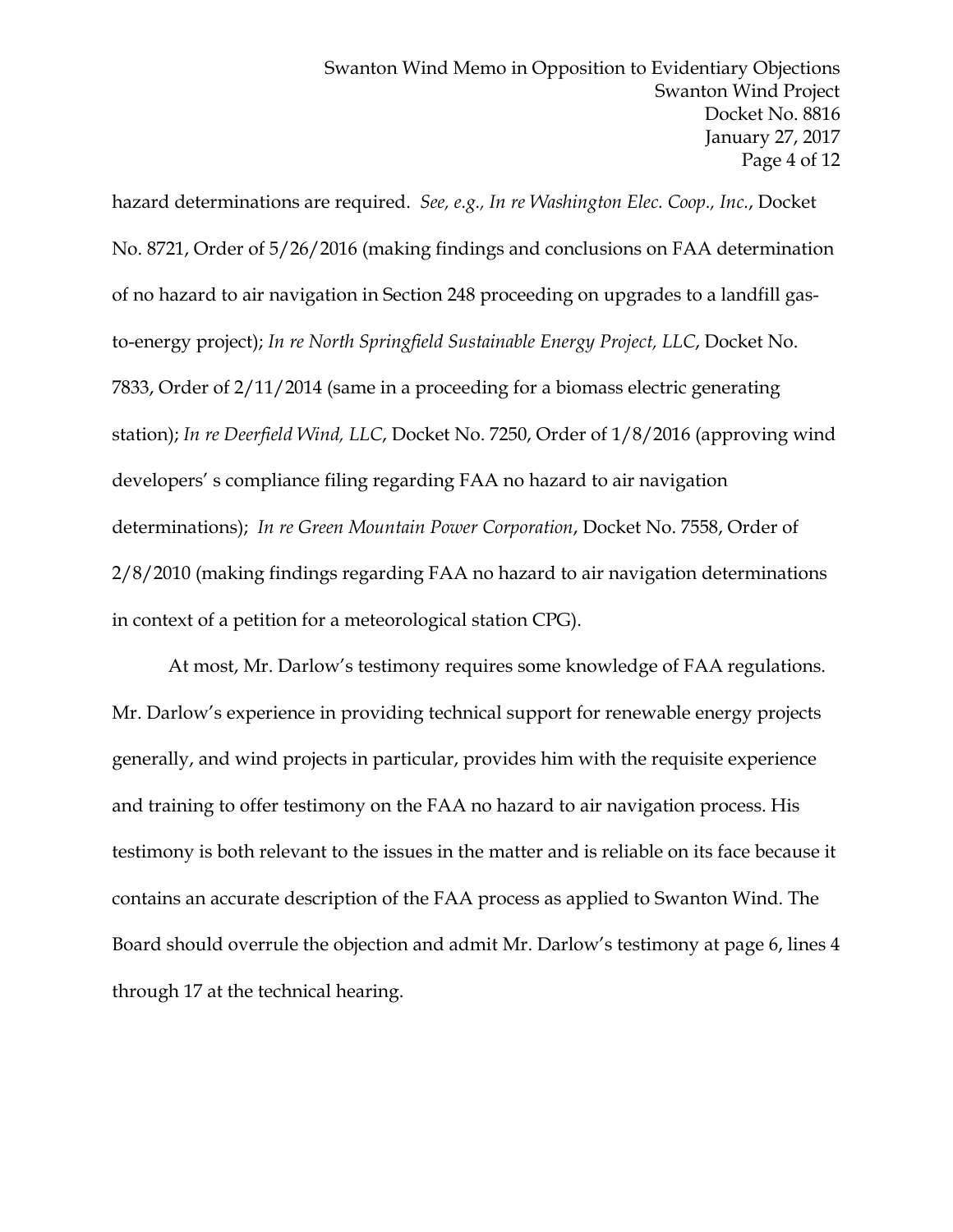### Prefiled Testimony at Page 6, Line 18 through Page 7 Lines 1 through 6

The Langs, joined by the Towns, object to Mr. Darlow's factual description of communications in the fall of 2015 with the Agency of Transportation about the need for FAA determinations of no hazard to air navigation. Like Mr. Darlow's other factual testimony, the testimony is based on Mr. Darlow's personal knowledge as an employee of VERA providing technical support for VERA's portfolio of renewable energy projects. Darlow pf. at 1 and Exhibit SW-RD-1. The testimony is admissible and will assist the Board in its determination of the issues in this matter. The objection should be overruled.

#### Exhibit SW-RD-3 – FAA Determinations of No Hazard to Air Navigation

The Langs, joined by the Towns, argue that Exhibit SW-RD-3 is inadmissible because it is hearsay. Lang Motion at 5. While generally inadmissible, the Board may admit hearsay if "it is of a type commonly relied upon by reasonably prudent men in the conduct of their affairs." 3 V.S.A. § 810. In this case, the Board regularly relies on the FAA determinations of no hazard to air navigation when evaluating whether a Section 248 project will have an undue adverse impact on the relevant Section 248(b) criteria. *See, e.g., In re Washington Elec. Coop., Inc.*, Docket No. 8721, Order of 5/26/2016; *In re North Springfield Sustainable Energy Project, LLC*, Docket No. 7833, Order of 2/11/2014; *In re Deerfield Wind, LLC*, Docket No. 7250, Order of 1/8/2016; *In re Green Mountain Power Corporation*, Docket No. 7558, Order of 2/8/2010 (making findings regarding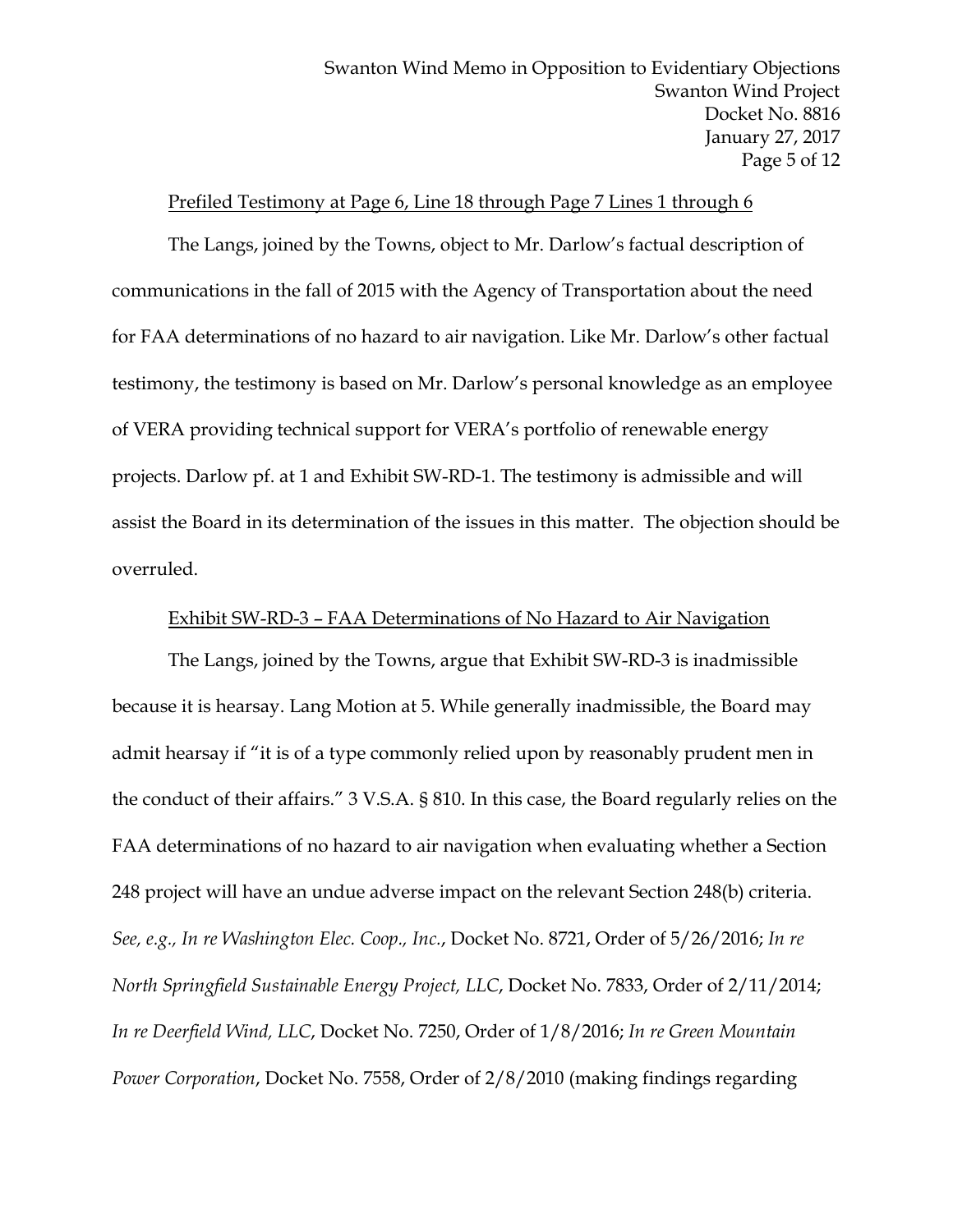FAA no hazard to air navigation determinations in context of a petition for a meteorological station CPG). Mr. Darlow's testimony provides ample factual support for the admission of Exhibit SW-RD-3, which contains information that "reasonably prudent [people]," namely the Public Service Board, use when considering whether to approve a Section 248 petition. The objection to the admission of Exhibit SW-RD-3 should be overruled.

#### **Adam Gravel**

The Towns join the Langs' objection to testimony offered by Adam Gravel on the Project's potential impact to bats and to an expert report offered as Exhibit SW-AG-2. Lang Objection at 12. They pose two objections. First, they assert that Mr. Gravel illegally collected data by placing an acoustical detector on a meteorological mast that is the subject of an unresolved permitting dispute. *Id.* at 12. They offer no legal support for this objection, nor any support for their claim that the data was "gathered illegally." Swanton Wind is aware of no law that makes it illegal for a scientist to collect acoustical data with the permission of a landowner, even if the structure used to support the acoustical instruments should have been permitted, an issue that Swanton Wind does not concede and on which there is no final order from the Board.

Moreover, the Langs and the Town point to no permit requirement that Swanton Wind or its consultants violated by placing acoustical equipment temporarily on land in Swanton, Vermont; nor was any permit required to install a temporary mast for the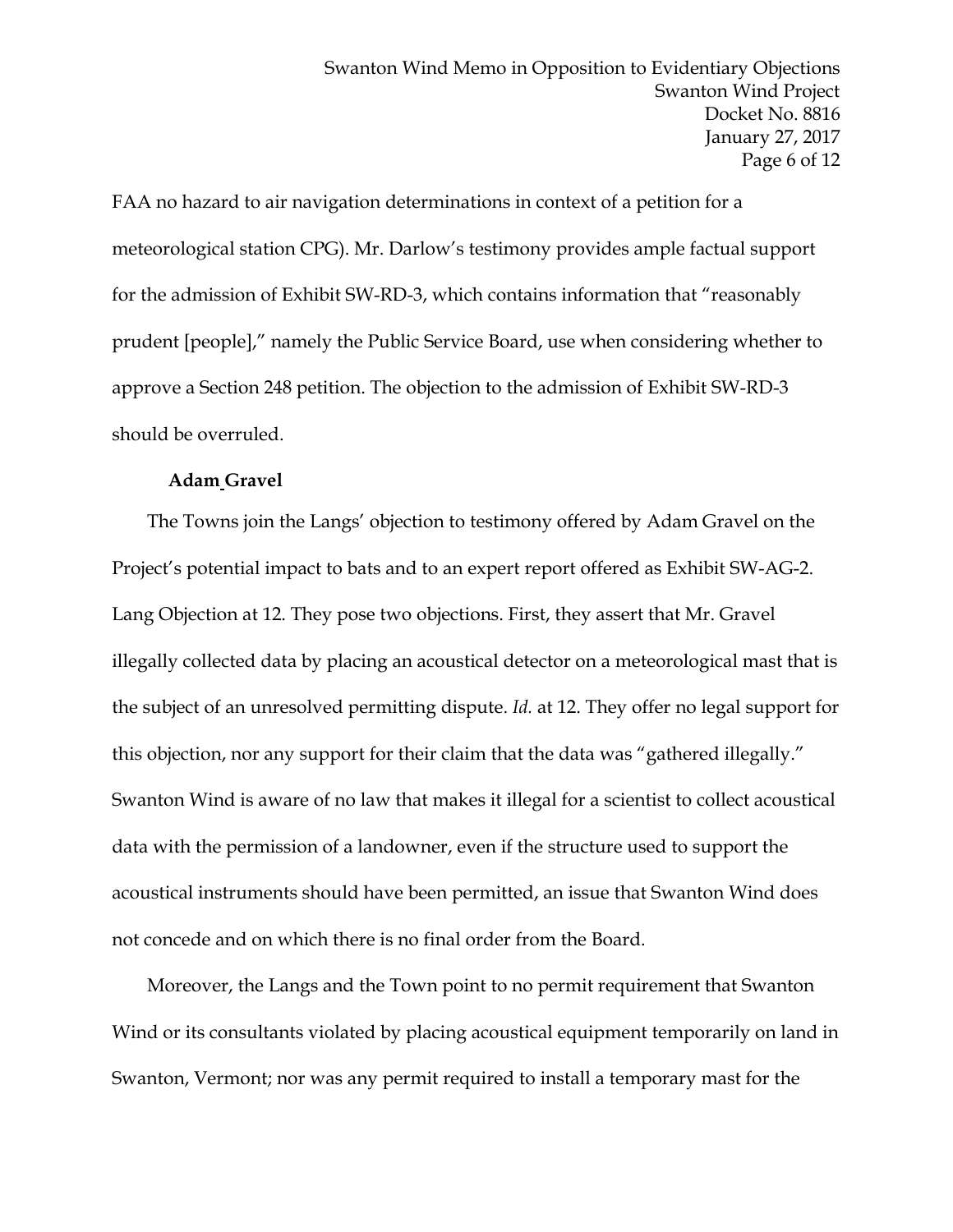purpose of placing such equipment. The objection to Mr. Gravel's testimony and Exhibit SW-AG-2 on grounds that the data he used was "gathered illegally" must be overruled because it has no basis in law.

The second objection the Langs, joined by the Towns, make claims that Mr. Gravel's testimony and Exhibit SW-AG-2 do not meet the test for reliability required for expert witness testimony. Lang Motion at 12. Again, the objection should be overruled because Mr. Gravel's testimony provides factual information based on his personal knowledge in addition to expert information, and his testimony and exhibits provide sufficient indicia of reliability to meet the requirements of V.R.E. 702.

Mr. Gravel's testimony at page 5, line 18 through page 6, line 21 is admissible as factual testimony and as relevant and reliable expert testimony. The testimony is within Mr. Gravel's area of expertise as established by his testimony at pages 1 and 2 and Exhibit SW-AG-1, and he has experience testifying as a credible witness before the Public Service Board on similar issues in other wind projects. Gravel pf. 2; Exhibit SW-AG-1. Mr. Gravel's testimony provides a basis for his opinions and summarizes the results of the acoustical monitoring his company performed for Swanton Wind. Most importantly, Mr. Gravel's testimony and Exhibit SW-AG-2 on their face provide enough information for the Board to find them reliable and admissible under Rule 702.

In addition to laying out his qualifications and experience, Mr. Gravel testifies that the acoustical monitoring performed for the Project was consistent with a work plan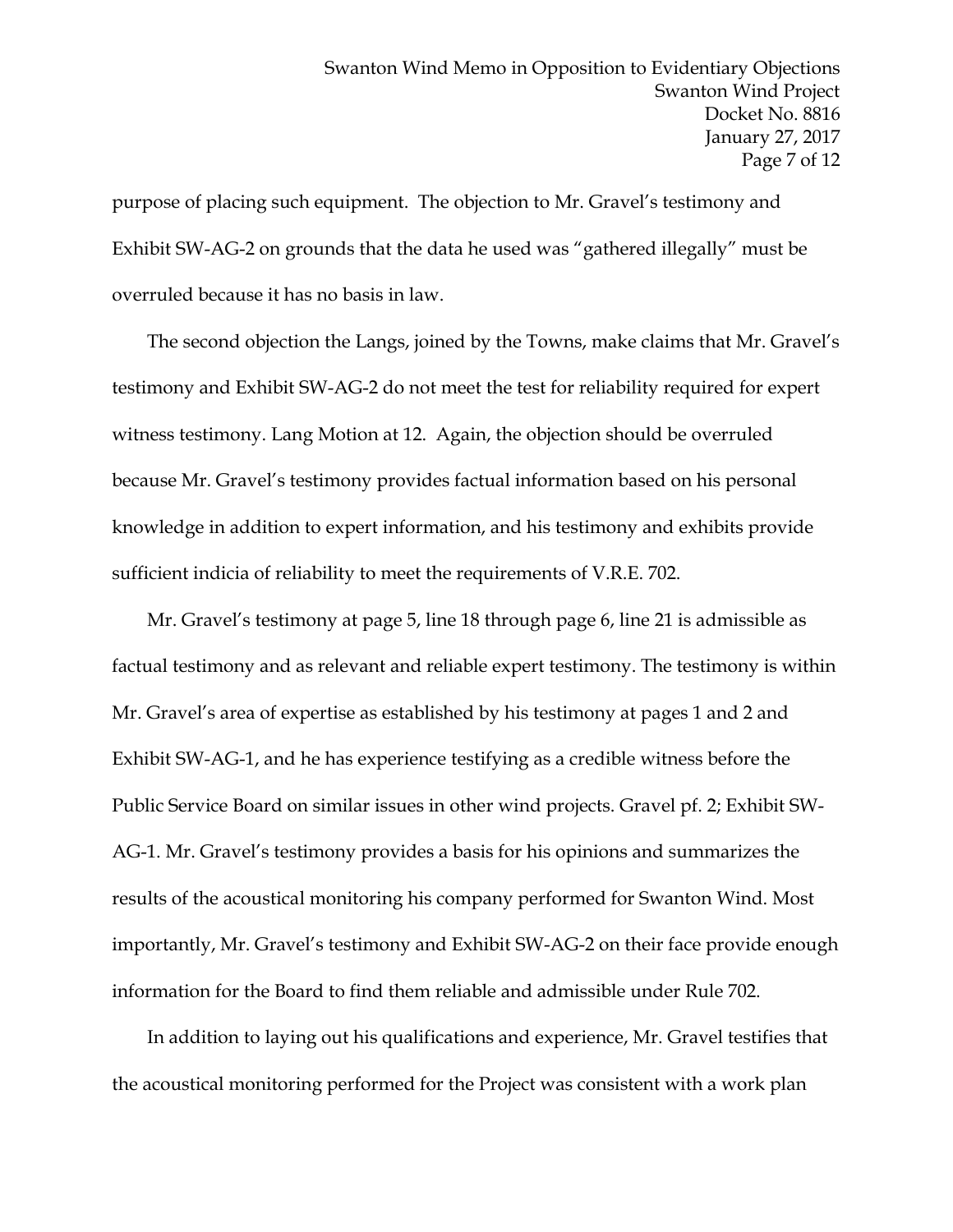developed with the Vermont Agency of Natural Resources (VANR) using U.S. Fish and Wildlife Service (USFWS) guidelines. Gravel pf. at 4, 5-6. Exhibit SW-AG-2 provides more details of VANR's approval of the work plan and its requests for analysis of SM3 detector data using two automated programs. Exhibit SW-AG-2 at 4, 5. Exhibit SW-AG-2 explains that the survey methods used was "well above the required USFWS survey effort for detecting northern long-eared bats and Indiana bats," *id*. at 6, and it provides citations throughout to relevant authorities on detecting bat activity and evaluating potential impacts on bats from wind projects. *See id.* at 28 (literature listing). This testimony and Mr. Gravel's extensive experience with acoustical monitoring to detect bat species in Vermont and New England are enough to find Mr. Gravel's testimony and Exhibit SW-AG-2 sufficiently reliable to be admitted into the record as expert evidence. The objection to Mr. Gravel's testimony and exhibit on bats should be overruled and the testimony should be admitted at the technical hearing.

### **John Zimmerman**

The Towns join the Langs in objecting to the "entirety" of John Zimmerman's prefiled testimony on relevance grounds and as inadmissible expert testimony for lack of indicia of reliability. Lang Objection at 19. Mr. Zimmerman's testimony is both relevant and reliable, and it is admissible under V.R.E. 702.

Mr. Mr. Zimmerman's testimony addresses (1) the Project's compliance with land conservation measures in the town or regional plans currently in effect; (2) the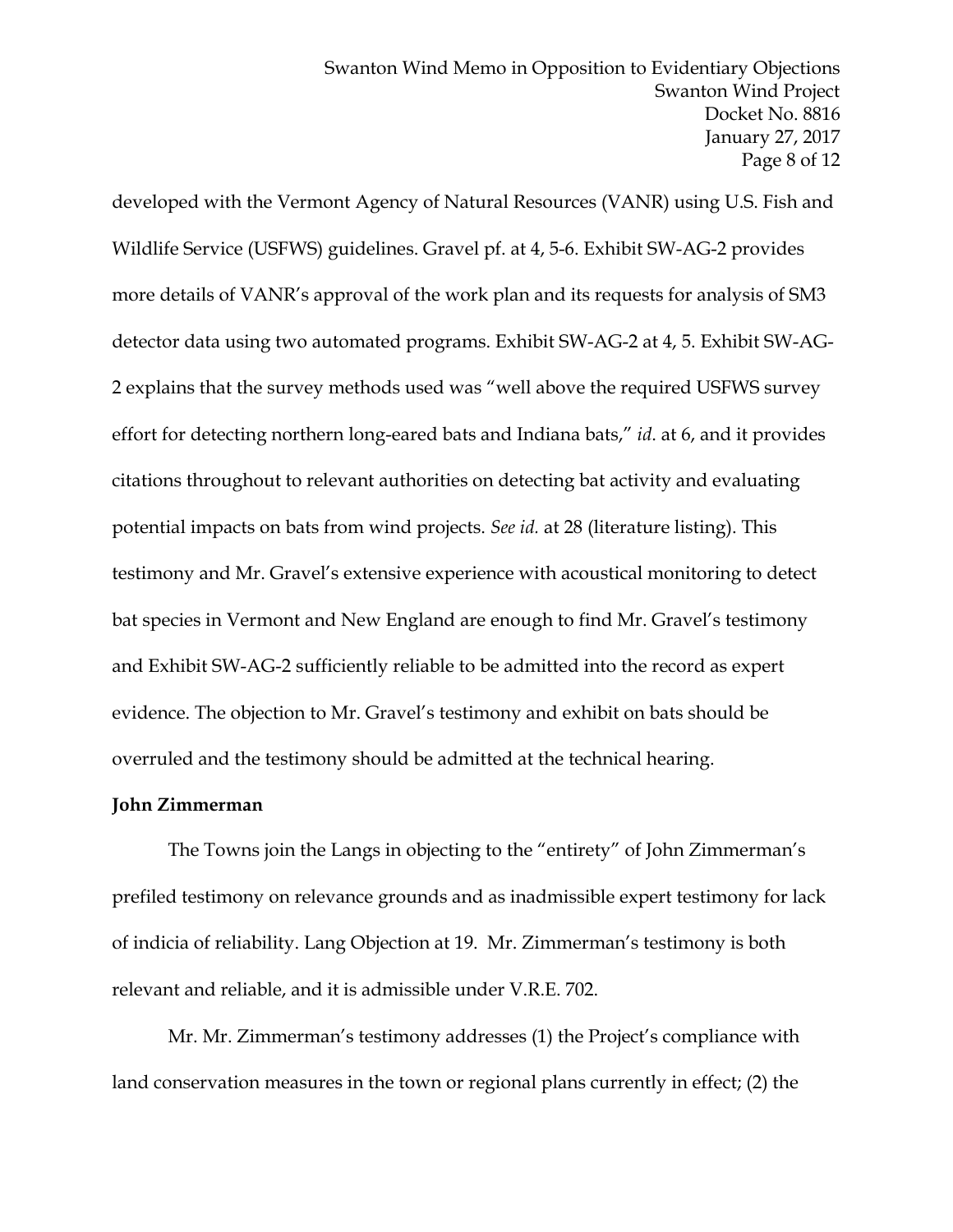local property tax revenue that Swanton Wind anticipates contributing to the Town of Swanton over the life of the Project; (3) the plans for sale of the Project's output, including RECs; (4) how the Project satisfies the Section 248(b) criteria on need (§ 248(b)(2)) and is consistent with utility integrated resource plans and the state electric plan (§§ 248(b)(6)  $\&$  (7)); and (5) what impact the Project has on the state's electric utilities and their customers (§ 248(b)(10)). All of these areas are within Mr. Zimmerman's experience and expertise as a decades-long leader in the development of renewable energy projects generally and wind projects in particular, experience that is set out in detail on his resume offered as Exhibit SW-JZ-1. Aside from the financial analysis on taxes included in his testimony, which goes unmentioned in the Langs' motion and the Towns' letter, Mr. Zimmerman's testimony does not address scientific matters at all. His testimony is comprised of facts, policy, and opinions pertaining to the Section 248(b) criteria enumerated above that is based on his personal knowledge of the Project, the documents he cites in support of his testimony (e.g., utility IRPs, Vermont Electric Plan, town plans) and his experience and expertise in renewable energy power plant development, siting, economics, and regulation; power off-take agreements; longterm fuel source availability and contracts; electrical interconnection issues; and energy, capacity and REC price issues, among other relevant areas. Exhibit SW-JZ-1. Mr. Zimmerman's testimony and the experience laid out in his resume provide the indicia of reliability necessary to admit his testimony on all matters of specialized knowledge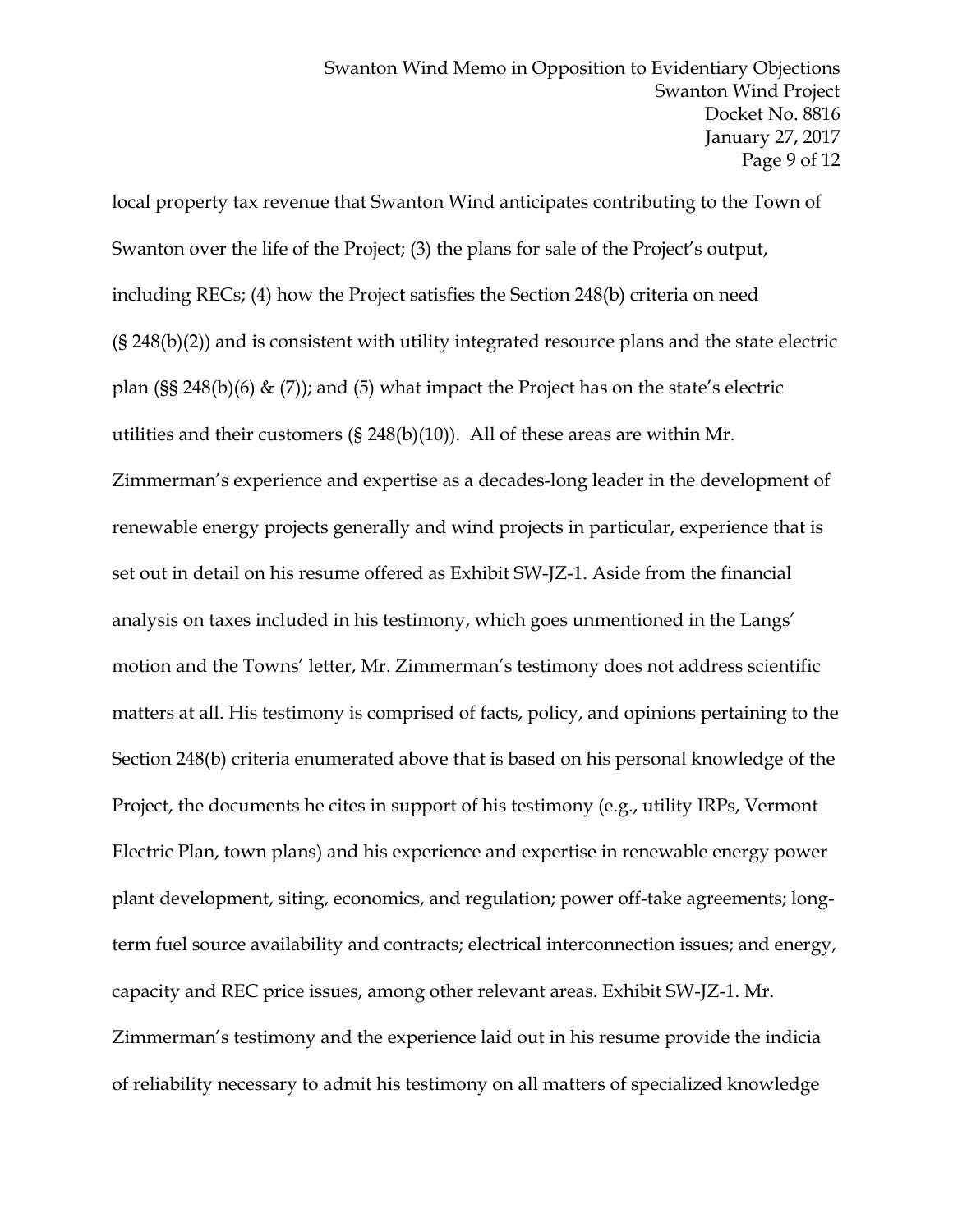reflected therein. Moreover, under Rule 705, Mr. Zimmerman may "testify in terms of opinion or inference and give his reasons therefor without prior disclosure of the underlying facts or data, unless the [Board] requires otherwise." V.R.E. 705. The testimony is admissible expert witness testimony and the objection should be overruled.

The Langs' objection, adopted by the Town, is really an attack on the credibility of Mr. Zimmerman's evidence and the weight the Board should accord it. The objection claims Mr. Zimmerman's testimony is based on "erroneous facts" but does not identify what facts are "erroneous." Lang Motion at 19. To the extent that the objection is aimed at Mr. Zimmerman's testimony on Swanton Wind's preferred power sales, neither the Langs nor the Town have any support to claim that the facts in his testimony are "erroneous."

The same is true for the Langs' and the Towns' objection to Mr. Zimmerman's testimony that load management and conservation measures cannot meet the demand for renewable energy. Lang Motion at 19. Not only is Mr. Zimmerman's experience and expertise in this area sufficient to support his opinion, his opinion has support in Board orders approving renewable energy projects based on the need for renewable energy specifically, as opposed to need for energy or capacity generally to provide service. *See, e.g.*, *In re Rutland Renewable Energy, LLC*, Docket No. 8188, Order of 3/11/2015. While the need for renewable energy identified in other cases may be different from the need Mr. Zimmerman discusses in his testimony, the Langs' and the Towns' assertion that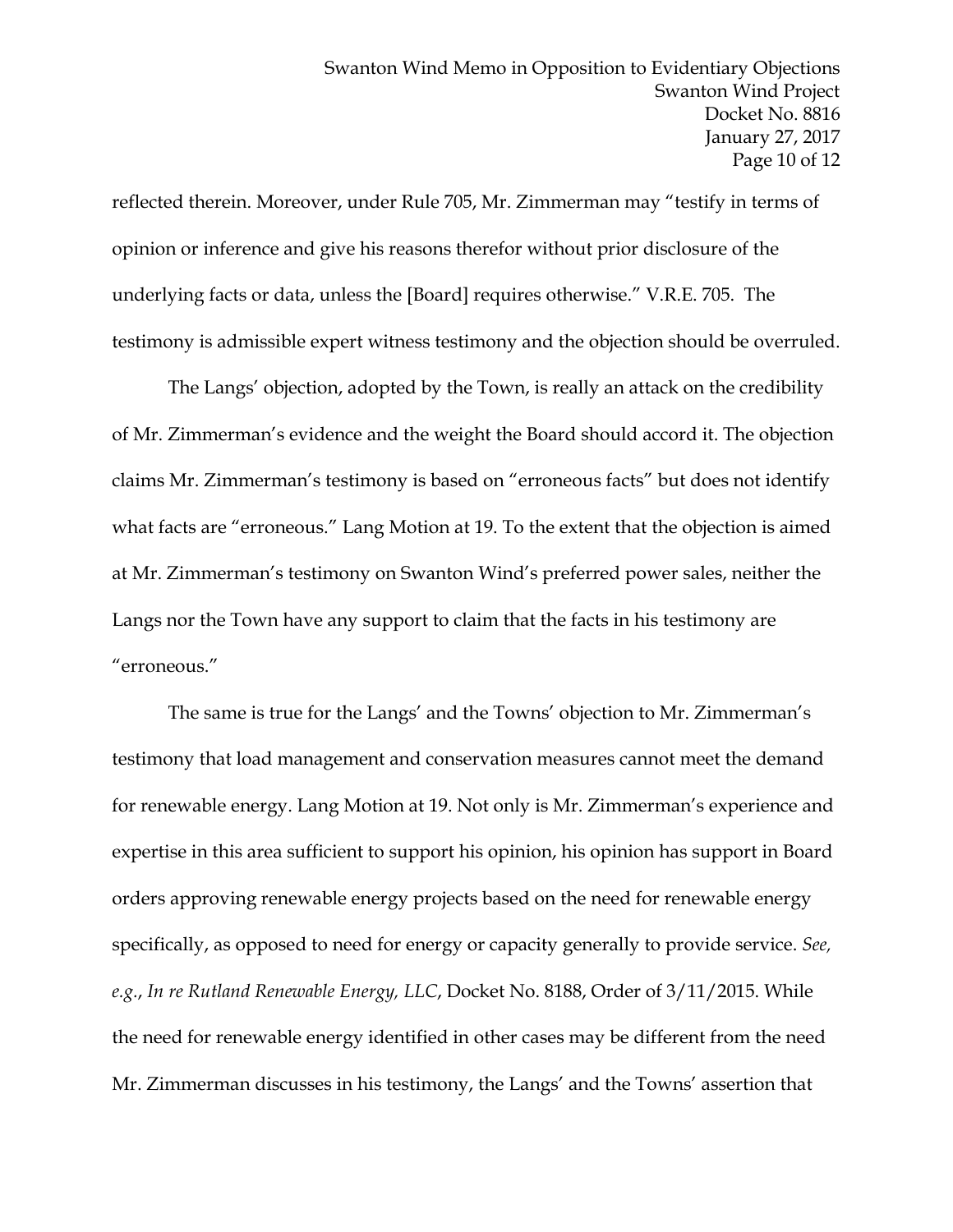additional information is needed to support the reliability of Mr. Zimmerman's testimony for purposes of admissibility is without support. Again, the challenge the Langs and the Towns make to Mr. Zimmerman's testimony goes to its weight, not to its admissibility.

#### **Suzanne Jamele**

Ms. Jamele is an expert architectural historian whose historic resources report contains appendices documenting some of the materials that Ms. Jamele relied upon in preparing her report. See Exhibit SW-SJ-2 at 4-5; Jamele pf. at 3-5. The Langs and the Towns object to the admission of certain of these materials on hearsay grounds, because she did not prepare them as allegedly required by V.R.E. 602 and 901, and because she lacks qualifications to attest to their content. Lang Motion at 16. The objection should be overruled because Ms. Jamele is an expert witness who may rely on information provided outside of the hearing that others prepared and which she relied upon. V.R.E. 703; 3 V.S.A. § 810. Furthermore, Ms. Jamele need not have prepared the documents to include them in an expert report, nor to testify as to what the documents are per Rule 901, so long as she has personal knowledge of the documents per Rule 602, which her testimony and her report demonstrates that she does because they were used for her own analysis.

Finally, the Langs and the Town object to certain appendices in Ms. Jamele's report because they claim they will be duplicative, cumulative, and confusing. Lang